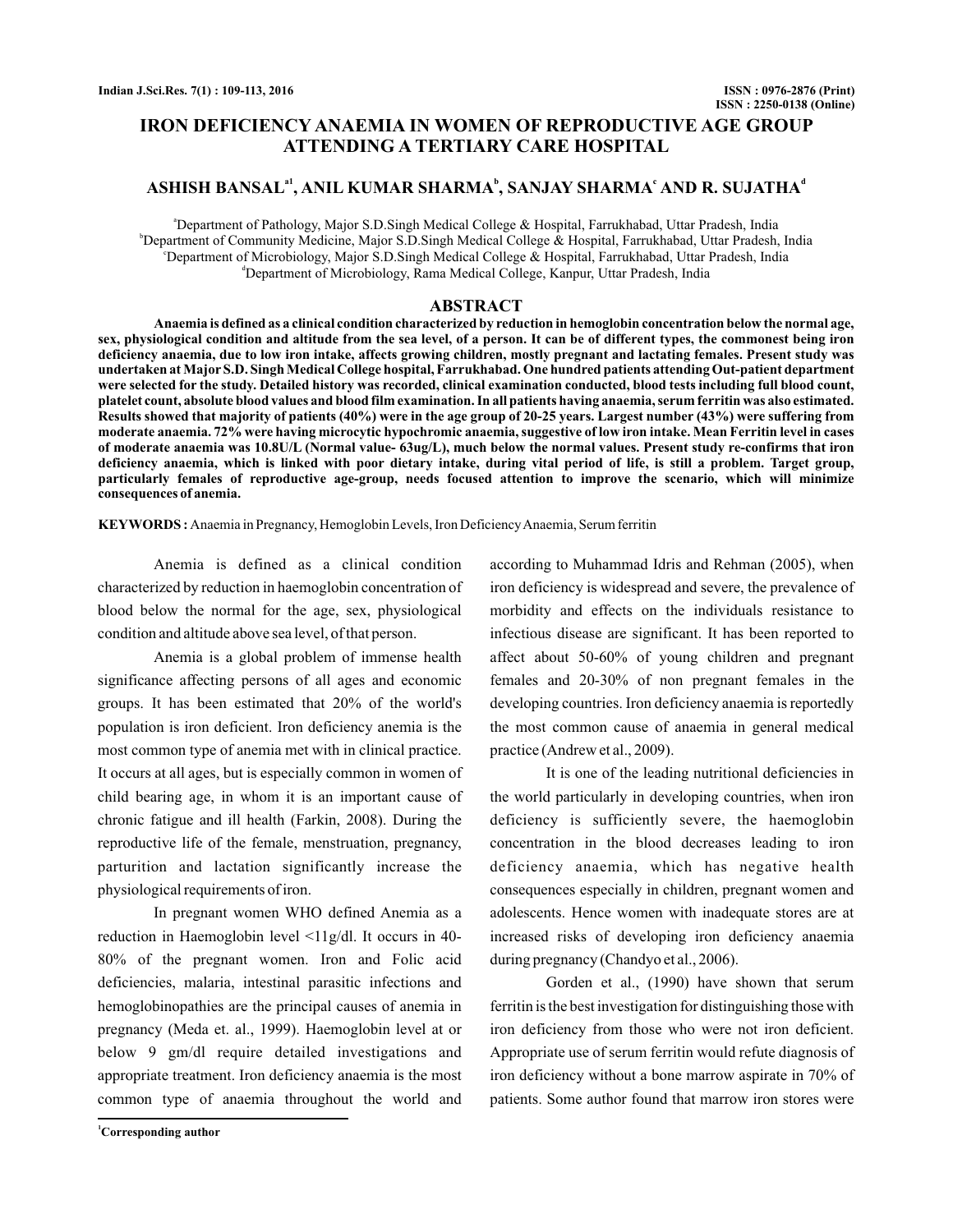absent in 32% of 38 years old females.Anemia in pregnancy is common, this is related to increased demands of iron during pregnancy, pre-existing negative iron balance due to frequent pregnancies, menstrual blood losses, dietary inadequacies, helminthiasis and amoebiasis are important contributory factors,

Highest incidence of IDA is seen in women of reproductive age. The incidence is much higher in underdeveloped countries to developed countries (Sadeghipour et al., 1996). According to WHO, in developing countries the prevalence of anaemia among pregnant women averages 56%, ranging between 35 to 100% among different regions of the world. Various studies from different regions of India have reported the prevalence of anaemia to be between 33 and 100%. Dutta ( 2006) reported that, incidence of nutritional anemia in reproductive age groups ranges from 60-80% in India compared to 10-20% in developed countries (Dutta, 2006) .

In India, amaemia is the second most common cause of maternal deaths accounting for 20% of total maternal deaths. Anaemia affects mainly the women in child bearing age group, young children and adolescent girls. Association of anaemia with adverse maternal outcome such as puerperal sepsis, ante-partum haemorrhage, post-partum haemorrhage and maternal mortality is an established fact beyond doubt. Apart from the risk to the mother, it is also responsible for increased incidence of premature births, low birth weight babies and high perinatal mortality (Gautam et al., 2002). Anemia is responsible for 20% maternal deaths in the third world countries (Dutta, 2006).

The single most important cause for the widespread Iron deficiency anemia in our country is inadequate iron intake in the habitual diets compared with the poor bioavailability of dietary iron (Gupta and Kalia, 2004).

Hence the present study is taken to evaluate the occurrence of Iron deficiency anemia among females of reproductive age group with due importance for assessing the serum ferritin levels.

### **MATERIALSANDMETHODS**

The present study was carried out in women of reproductive age group (20-40yrs) who attended the outpatient department from December 2013 to December 2014 at Major S. D. Singh Medical College and Hospital, Farrukhabad. Study was undertaken with the following aims and objectives;

- To evaluate the status of iron deficiency anaemia in women of reproductive age group.
- To know the proportion of iron deficiency anaemia in moderate to severe anaemic patients.

A detailed clinical history of each patient was recorded and a through clinical examination was performed.

Venous blood was collected in all women with aseptic precautions in EDTA anticoagulant for hematological investigations. Separate blood sample was collected for biochemical investigations. Serum was separated on the same day of blood collection and stored in refrigerator between 2 to 8 degree centigrade. Biochemical study was carried out within three days of blood collection. The hematological investigations were performed on Sysmex KX-21 (Transasia Ltd) with standard calibration using fresh whole blood. As a part of CBC, red blood cell indices (MCV, MCH, MCHC), PCV, RDW, white blood cell count and platelet count were obtained by Sysmex KX-21. Serum ferritin estimation done by biochemical method.

Peripheral blood smear study was performed on each of these patients. A good peripheral smear was made and the blood film was stained by Leishman's stain. Staining characteristics and morphological abnormalities of red blood cells were observed. Their distribution, anisocytosis, poikilocytes, elliptical cells, pessary cells, tear drop cells, white blood cell morphology and platelet morphology were observed.

All inpatients and outpatients women in the reproductive age group (20 to 40years) having a haemoglobin less than 11gm/dl were included in the study. Patients having history of taking supplemental iron during previous year, history of blood transfusion, family history of anaemia, history of receiving oral contraceptive pills (OCP) were excluded from the study.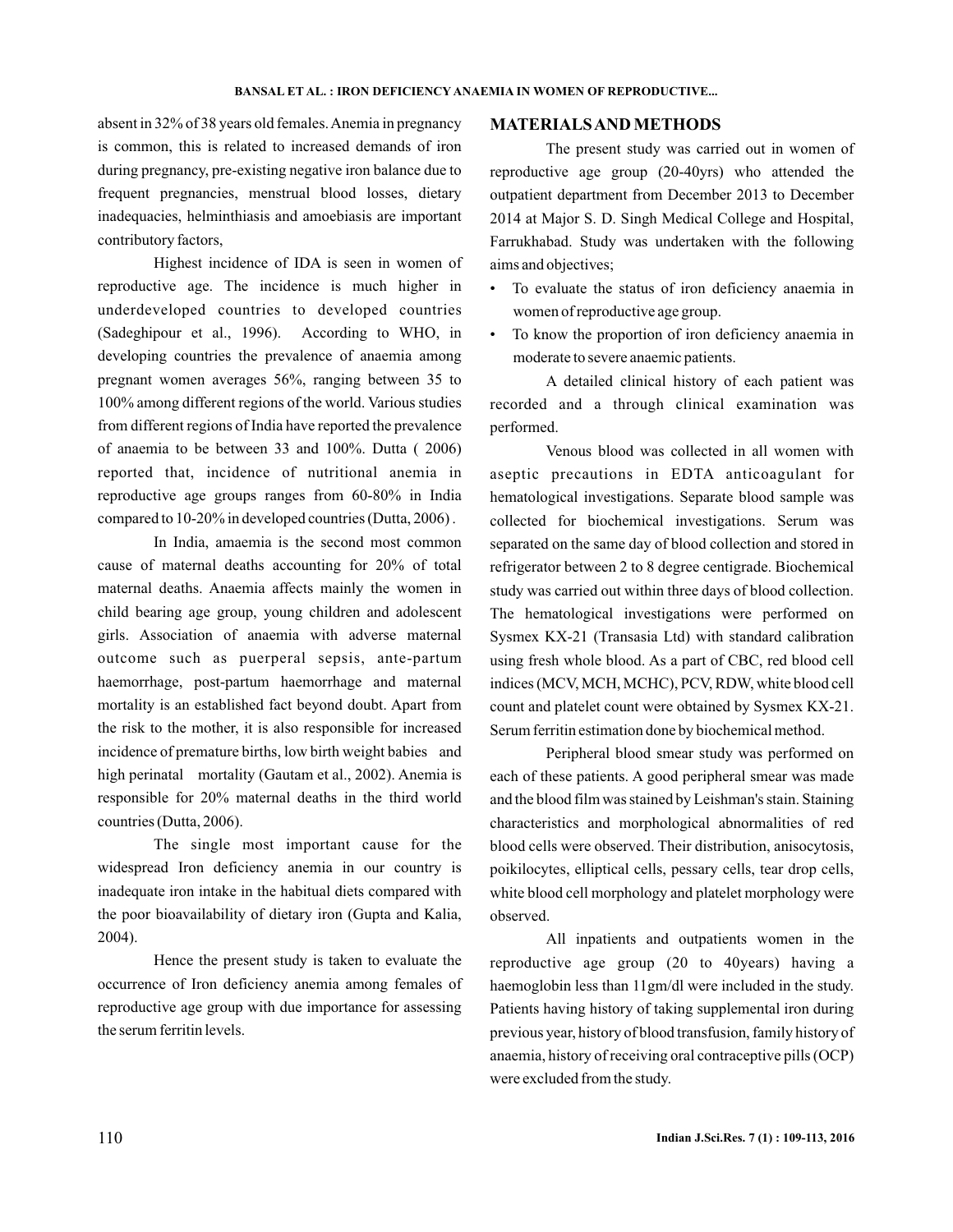### **BANSAL ET AL. : IRON DEFICIENCY ANAEMIA IN WOMEN OF REPRODUCTIVE...**

| Age in year  | <b>No. of Patients</b> | %     |
|--------------|------------------------|-------|
| $20 - 25$    | 40                     | 40    |
| 26-30        | 20                     | 20    |
| 31-35        | 13                     | 13    |
| 36-40        | 27                     | 27    |
| <b>Total</b> | 100                    | 100.0 |

**Table 3 : Age Distribution in Mild, Moderate and Severe Anemia (N=100)**

| Age in<br>year  | Mild<br>anemia | Moderate<br>anemia | <b>Severe</b><br>anemia | <b>Total</b> |  |
|-----------------|----------------|--------------------|-------------------------|--------------|--|
| $20 - 25$       | 15             | 20                 |                         | 43           |  |
| $26 - 30$       |                |                    |                         | 20           |  |
| $31 - 35$       |                |                    |                         | 12           |  |
| $36 - 40$       | 12             | 10                 |                         | 25           |  |
| P value $>0.05$ |                |                    |                         |              |  |

**Table 1 : Age Distribution of Patient Studied Table 2 : Number and Percentage of Women With Mild, Moderate and Severe Anemia**

| Anemia       | <b>No. of Patients</b> |       |
|--------------|------------------------|-------|
| Mild         |                        |       |
| Moderate     |                        |       |
| Severe       |                        |       |
| <b>Total</b> |                        | 100 0 |

**Table 4: Relation of Peripheral Smear with Severity of Anemia**

| Peripheral<br>smear | Dimorphic | Normocytic<br>hypochromic | Microcytic<br>hypochromic |
|---------------------|-----------|---------------------------|---------------------------|
| Mild<br>anemia      |           | 18                        | 13                        |
| Moderate<br>anemia  |           |                           | 42                        |
| Severe<br>anemia    |           |                           | 17                        |
| <b>Total</b>        |           |                           | 72                        |

**Table 5: Serum Ferritin**

| Serum ferritin Normal range: $20-110 \mu g/L$ | $Range(\mu g/L)$ | Mean  |
|-----------------------------------------------|------------------|-------|
| Normal $N=2$                                  | 20-110           | 62.75 |
| Mild $\perp$ N=11                             | $12.1 - 18$      | 16.88 |
| Moderate $\perp$ N=42                         | $6.1 - 12$       | 10.80 |
| Severe $\downarrow$ N=17                      | $<$ 6-6          | 4.87  |

|  | Table 6: Type of Anemia in Reproductive Age Group N=98 |  |
|--|--------------------------------------------------------|--|
|  |                                                        |  |

| <b>Type of anemia</b>         | No. of patients | Percentage $(\% )$ |
|-------------------------------|-----------------|--------------------|
| Dimorphic anemia              |                 |                    |
| Normocytic hypochromic anemia |                 | 194                |
| Iron deficiency anemia        |                 |                    |
| Total                         |                 |                    |

|  |  |  |  |  |  | Table 7: Association of Grade of Anemia With Type of Anemia |
|--|--|--|--|--|--|-------------------------------------------------------------|
|--|--|--|--|--|--|-------------------------------------------------------------|

|                                                                                                 | Grade of Anemia   Dimorphic Anemia | Normocytic Hypochromic Anemia   Iron Deficiency Anemia |              |  |  |
|-------------------------------------------------------------------------------------------------|------------------------------------|--------------------------------------------------------|--------------|--|--|
| Severe                                                                                          | $0(0\%)$                           | $0(0\%)$                                               | $17(24.3\%)$ |  |  |
| Moderate                                                                                        | $0(0\%)$                           | $1(5.2\%)$                                             | $42(60\%)$   |  |  |
| Mild                                                                                            | $09(100\%)$                        | $18(94.8\%)$                                           | $11(15.7\%)$ |  |  |
| <b>Total</b>                                                                                    | $9(100\%)$                         | $19(100\%)$                                            | $70(100\%)$  |  |  |
| Inference- Grade of anemia is significantly associated with Iron deficiency anemia with P<0.001 |                                    |                                                        |              |  |  |

# **RESULTSAND DISCUSSION**

Detailed results of the study are enumerated in the tables from 1 to 9. Largest group of patients (40%) were in the age group of 20-25 years (Table 1), Maximum (43%) were having moderate anaemia (Table 2). Age distribution of various types of anaemia are shown in table 3. Majority of patients (72%) were suffering from microcytic

hypochromic type of anaemia (Table 4). Maximum nos. of patients (42%) have mean serum value of 10.80 ug/L , much below the normal value of 62.75ug/L(Table 5). Analysis of various types of anaemias in study group revealed, that 71.2% of women were having iron deficiency anaemia (Table 6).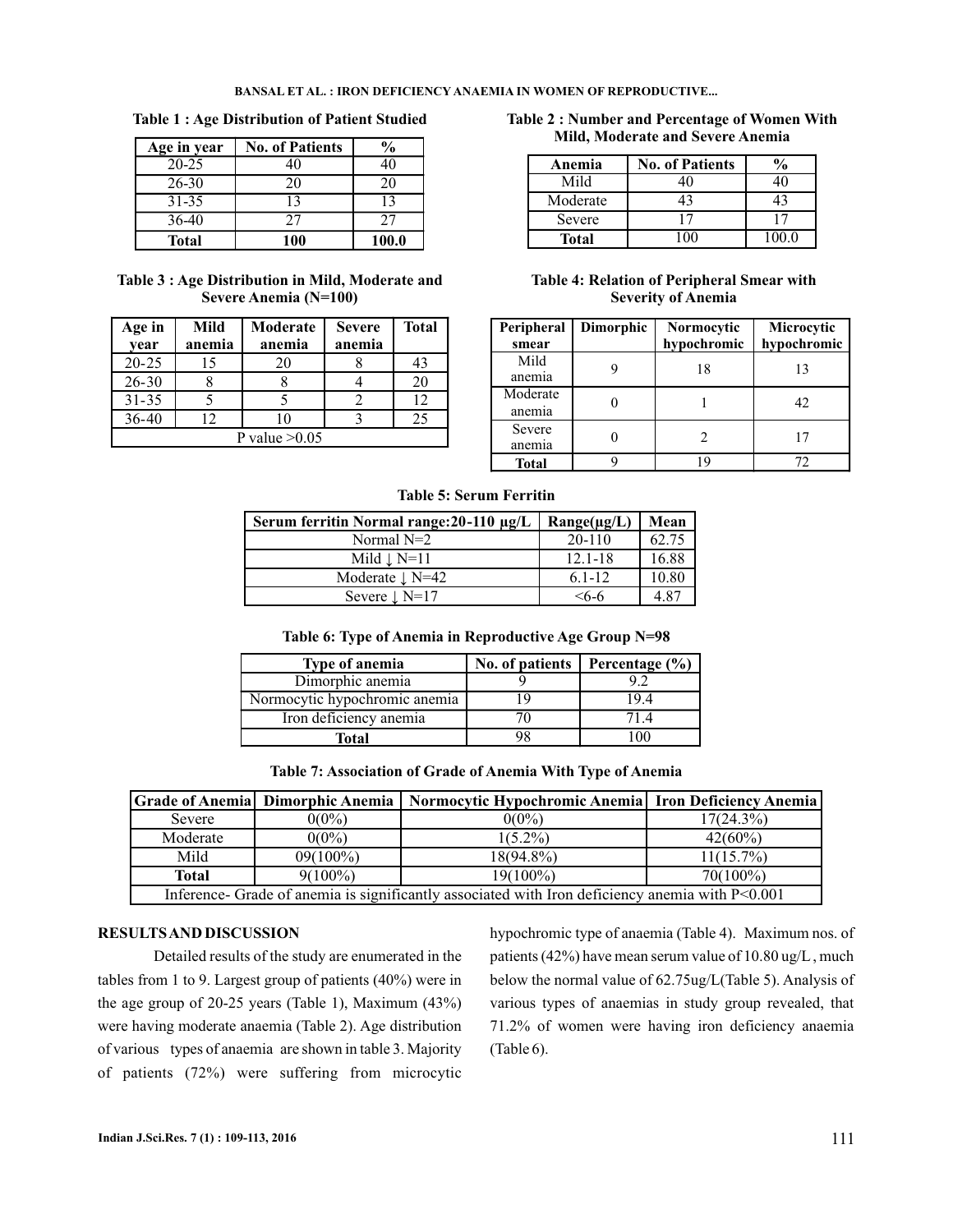#### **BANSAL ET AL. : IRON DEFICIENCY ANAEMIA IN WOMEN OF REPRODUCTIVE...**

| Anemia             | Microcytic hypochromic                                                                              | Di-morphic | Normocytic hypochromic | <b>Iron deficency</b> |  |
|--------------------|-----------------------------------------------------------------------------------------------------|------------|------------------------|-----------------------|--|
| Mild $N=40$        |                                                                                                     |            |                        |                       |  |
| Mod $N=43$         | 42                                                                                                  |            |                        | 4'                    |  |
| Severe $N=17$      |                                                                                                     |            |                        |                       |  |
| 72<br><b>Total</b> |                                                                                                     |            |                        |                       |  |
|                    | Inference- Grade of anemia is significantly associated with Iron deficiency anemia with $P < 0.001$ |            |                        |                       |  |

**Table 8 : Severity of Iron Deficiency Anemia in Moderate to Severe Anemic Patients**

**Table 9: Age Distribution of Anemic Cases in Comparison with Other Studies**

| <b>Authors</b>       | $20 - 25$ yrs | $26 - 30$ yrs | $31 - 35$ yrs | $36 - 40$ yrs |
|----------------------|---------------|---------------|---------------|---------------|
| Pai PM, 1975         | 48%           | 14%           | 13%           | 25%           |
| Haniff J, 2007       | 53.6%         | 37.9%         | $4.2\%$       | $4.3\%$       |
| Ahm ad N, 2011       | 30.9%         | 20.9%         | 2.36%         | 45.84%        |
| <b>Present Study</b> | 40%           | 20%           | 13%           | 27%           |

**Table 10: Distribution of Type of Anemia in Comparison With Other Studies.**

| <b>Authors</b> | <b>Iron Deficiency</b> | <b>Dimorphic</b> | Normocytic Hypochromic |
|----------------|------------------------|------------------|------------------------|
| Ratnam R. 2001 | 84%                    | $9\%$            | $6\%$                  |
| Present Day    | 71.4%                  | $9.2\%$          | $19.4\%$               |

Further analysis of association between grades of anemia with types of anaemia showed that 70 % of women classified as mild, moderate and severe anaemia were suffering from iron deficiency anaemia, difference between various group was significant statistically ( Table 7).

As discussed earlier, Anemia is one of the most common medical conditions met during pregnancy. This was noted in most of the women attending the antenatal clinic. In the present study, Iron deficiency anemia accounted for 71.4%, dimorphic anemia for 9.2% and normocytic hypochromic anemia accounts for 19.4% in table.

In the present study, maximum number of cases was observed between 21-30 years accounting for 60% which correlated closely to observations made by other workers (Table 9).

In the present study, keeping haemoglobin standard as 11gm% maximum number of cases were classified as moderate anemia (43%) and minimum number of cases as classified as severe anemia(17%). According to Ratnam, (2001) keeping standard as 11gm% maximum number of cases as classified as moderate anemia (35.8%)

and minimum number of cases as classified as severe anemia (3.3%) which was similar to our study.According to Ahmad et al., (2011) keeping standard as 10gm%, maximum number of cases as classified as moderate anemia(50.9%) and minimum number of cases classified as severe anemia(18.9%).

The present study shows maximum number of cases was classified as Iron deficiency anemia (71.4%) and minimum number of cases was classified as dimorphic anemia (9.2%). According to Ratnam R. (2001) maximum number of cases classified as Iron deficiency anemia (84%) and minimum number of cases classified as Normocytic hypochromic anemia (6%).

### **Inference**

Present study undertaken among females of reproductive age group to detect prevalence of anaemia brings out the fact, that iron deficiency anaemia among this group is still prevalent and dietary intakes needs to be further augmented to address the problem. Health education, improved dietary intake, supplementation at adolescent age, particularly among female would help in addressing the important preventable disorder, which has a bearing on mother and child health.